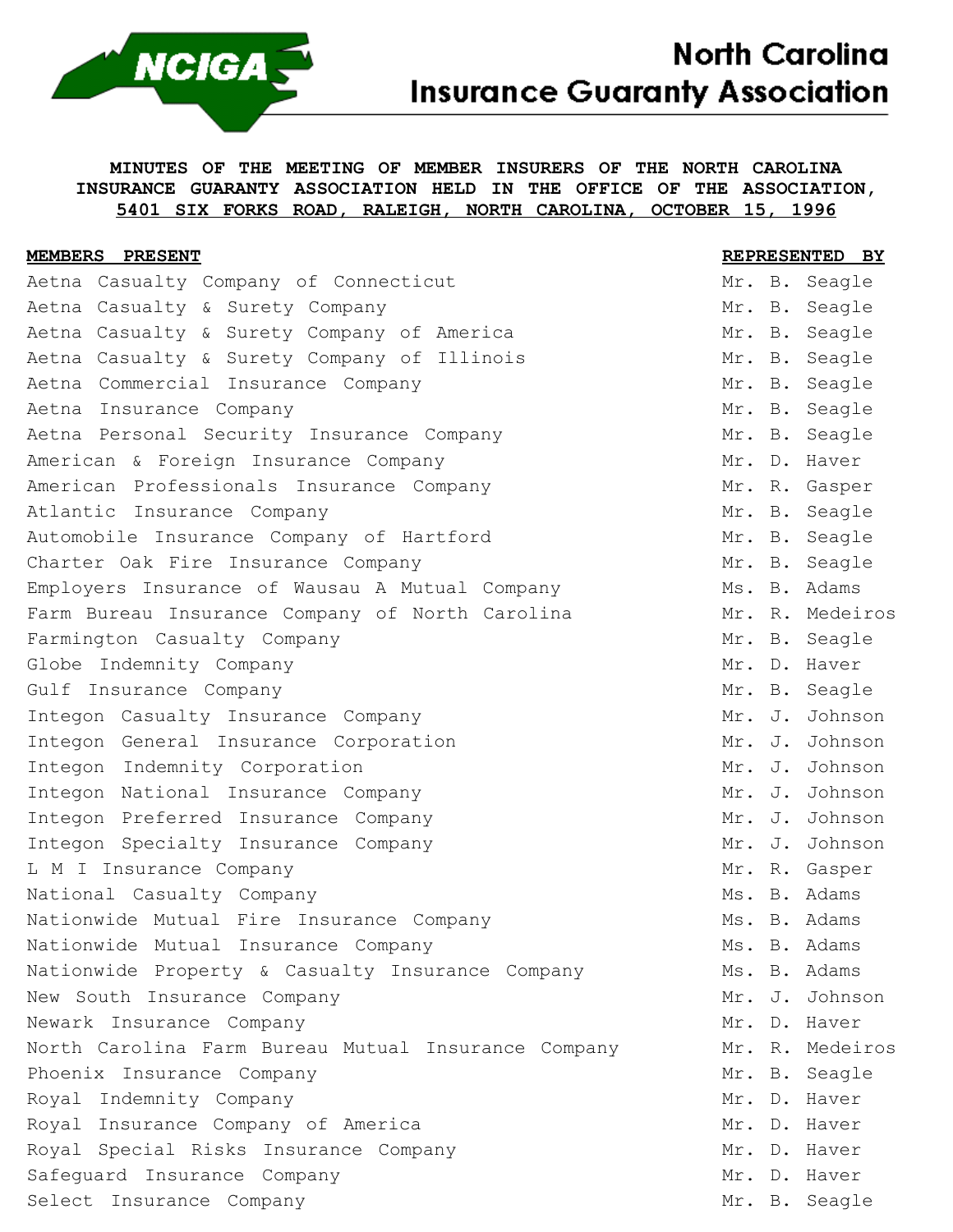| Standard Fire Insurance Company                |  | Mr. B. Seagle |
|------------------------------------------------|--|---------------|
| State Capital Insurance Company                |  | Mr. R. Gasper |
| State Farm Fire & Casualty Company             |  | Mr. T. Huels  |
| State Farm General Insurance Company           |  | Mr. T. Huels  |
| State Farm Mutual Automobile Insurance Company |  | Mr. T. Huels  |
| Travelers Indemnity Company                    |  | Mr. B. Seagle |
| Travelers Indemnity Company of America         |  | Mr. B. Seagle |
| Travelers Indemnity Company of Connecticut     |  | Mr. B. Seagle |
| Travelers Indemnity Company of Illinois        |  | Mr. B. Seagle |
| Travelers Insurance Company                    |  | Mr. B. Seagle |
| Wausau Business Insurance Company              |  | Ms. B. Adams  |
| Wausau Underwriters Insurance Company          |  | Ms. B. Adams  |
|                                                |  |               |

263 other member insurers were represented by proxy.

## **OTHERS PRESENT REPRESENTED BY**

Bradsher & Bunn Insurance Agency, Inc. Moore & Van Allen

North Carolina Department of Insurance Staff Mr. F. Carver

| Mr. | С.             | Bradsher |
|-----|----------------|----------|
| Mr. | $\mathsf{C}$ . | Blake    |
| Mr. | J.             | Eason    |
| Mr. | G.             | Teaque   |
| Mr. | Β.             | Oglesby  |
| Mr. | F.             | Carver   |
| Mr. | Μ.             | Newton   |
| Mr. | D.             | Sink     |
| Mr. | J.             | Watkins  |

The meeting convened as scheduled, Mr. Huels of State Farm Mutual Automobile Insurance Company, Chairman of the Board of Directors, presiding. Mr. Watkins reported that the Association has 621 member insurers and that a quorum was represented in person or by proxy.

## 1. Election of Board of Directors

Following general discussion, Allstate Insurance Company, Integon Indemnity Corporation, Nationwide Mutual Insurance Company, North Carolina Farm Bureau Mutual Insurance Company, Royal Insurance Company of America, State Farm Mutual Automobile Insurance Company and Travelers Indemnity Company were nominated for membership on the Board of Directors for the ensuing three years.

Also nominated on a second motion were Integon Indemnity Corporation, Nationwide Mutual Insurance Company, North Carolina Farm Bureau Mutual Insurance Company, Royal Insurance Company of America, State Capital Insurance Company, State Farm Mutual Automobile Insurance Company and Travelers Indemnity Company.

There were no other nominations, and by a vote of 236 to 76, the following seven Companies were elected to the Board of Directors for the ensuing three years: Allstate Insurance Company, Integon Indemnity Corporation, Nationwide Mutual Insurance Company, North Carolina Farm